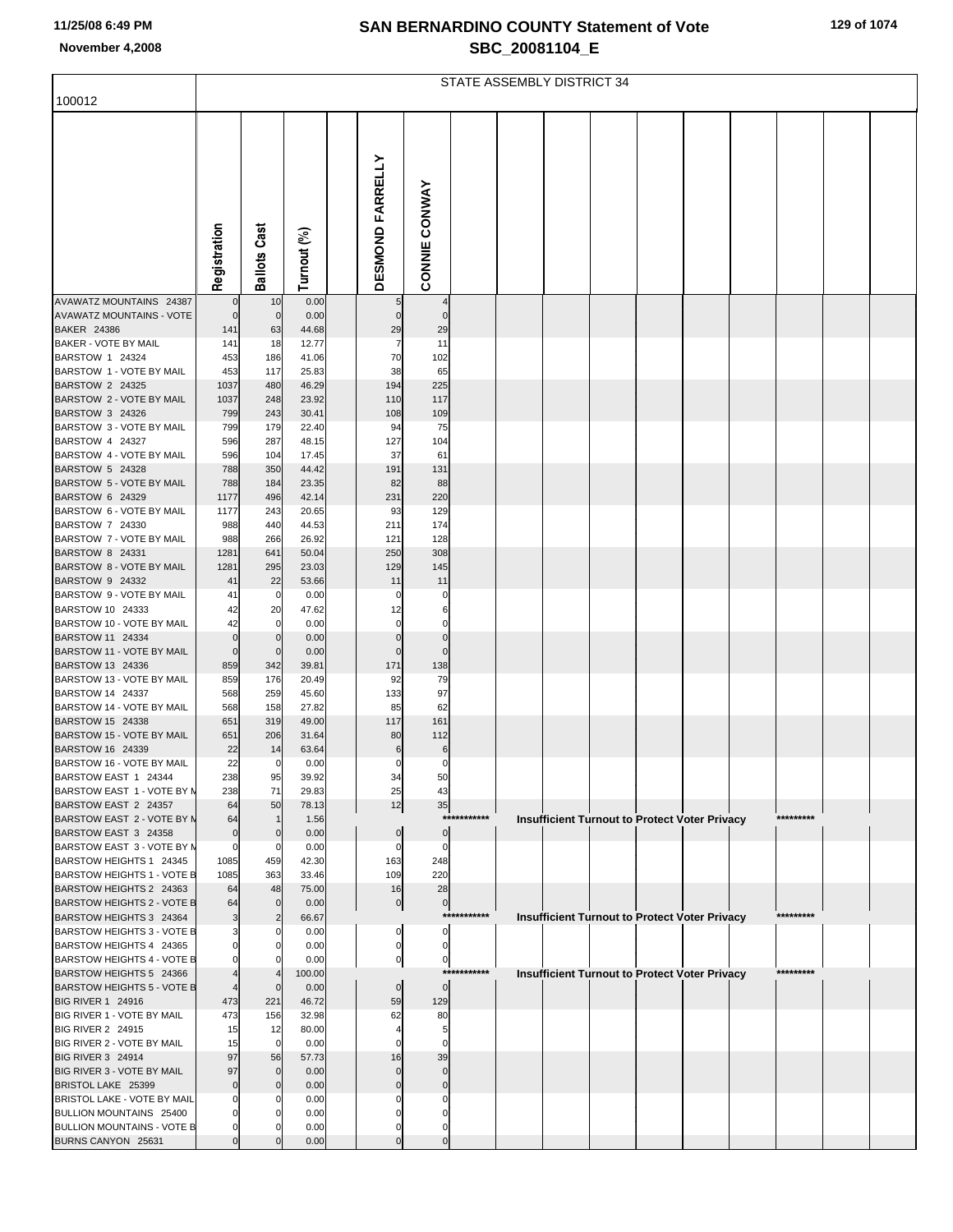# **SAN BERNARDINO COUNTY Statement of Vote November 4,2008 SBC\_20081104\_E**

|  |  |  | 130 of 1074 |
|--|--|--|-------------|
|--|--|--|-------------|

|                                                       | STATE ASSEMBLY DISTRICT 34 |                      |                |  |                         |                      |             |  |                                                      |  |  |  |  |           |  |
|-------------------------------------------------------|----------------------------|----------------------|----------------|--|-------------------------|----------------------|-------------|--|------------------------------------------------------|--|--|--|--|-----------|--|
| 100012                                                |                            |                      |                |  |                         |                      |             |  |                                                      |  |  |  |  |           |  |
|                                                       |                            |                      |                |  |                         |                      |             |  |                                                      |  |  |  |  |           |  |
|                                                       |                            |                      |                |  |                         |                      |             |  |                                                      |  |  |  |  |           |  |
|                                                       |                            |                      |                |  |                         |                      |             |  |                                                      |  |  |  |  |           |  |
|                                                       |                            |                      |                |  |                         |                      |             |  |                                                      |  |  |  |  |           |  |
|                                                       |                            |                      |                |  |                         |                      |             |  |                                                      |  |  |  |  |           |  |
|                                                       |                            |                      |                |  |                         |                      |             |  |                                                      |  |  |  |  |           |  |
|                                                       |                            |                      |                |  |                         |                      |             |  |                                                      |  |  |  |  |           |  |
|                                                       |                            |                      |                |  |                         |                      |             |  |                                                      |  |  |  |  |           |  |
|                                                       |                            |                      |                |  |                         |                      |             |  |                                                      |  |  |  |  |           |  |
|                                                       | Registration               | <b>Ballots Cast</b>  | Turnout (%)    |  | <b>DESMOND FARRELLY</b> | <b>CONNIE CONWAY</b> |             |  |                                                      |  |  |  |  |           |  |
| BURNS CANYON - VOTE BY MA                             |                            | $\mathbf 0$          | 0.00           |  |                         | $\mathbf 0$          |             |  |                                                      |  |  |  |  |           |  |
| CLEGHORN LAKES 25401                                  | $\mathbf 0$                | $\mathbf 0$          | 0.00           |  | $\mathbf 0$             | $\mathbf 0$          |             |  |                                                      |  |  |  |  |           |  |
| CLEGHORN LAKES - VOTE BY M<br>COYOTE LAKES 24353      | $\mathbf 0$<br>68          | 0<br>40              | 0.00<br>58.82  |  | $\pmb{0}$<br>12         | $\pmb{0}$<br>24      |             |  |                                                      |  |  |  |  |           |  |
| COYOTE LAKES - VOTE BY MAI                            | 68                         | 0                    | 0.00           |  | 0                       | 0                    |             |  |                                                      |  |  |  |  |           |  |
| DAGGETT 1 24348                                       | 50                         | 33                   | 66.00          |  | 9                       | 22                   |             |  |                                                      |  |  |  |  |           |  |
| DAGGETT 1 - VOTE BY MAIL                              | 50                         | $\mathbf 0$          | 0.00           |  | $\mathbf 0$             | $\mathbf 0$          |             |  |                                                      |  |  |  |  |           |  |
| DAGGETT 2 24349<br>DAGGETT 2 - VOTE BY MAIL           | 129<br>129                 | 102<br>$\mathbf 0$   | 79.07<br>0.00  |  | 37<br>$\mathbf 0$       | 57<br>$\mathbf 0$    |             |  |                                                      |  |  |  |  |           |  |
| DRY LAKES 24384                                       | 97                         | 75                   | 77.32          |  | 35                      | 36                   |             |  |                                                      |  |  |  |  |           |  |
| DRY LAKES - VOTE BY MAIL                              | 97                         | $\mathbf 0$          | 0.00           |  | 0                       | 0                    |             |  |                                                      |  |  |  |  |           |  |
| FORT IRWIN 24385<br>FORT IRWIN - VOTE BY MAIL         | 719<br>719                 | 432<br>130           | 60.08<br>18.08 |  | 189<br>68               | 127<br>50            |             |  |                                                      |  |  |  |  |           |  |
| HAVASU LAKE 24913                                     | 178                        | 136                  | 76.40          |  | 59                      | 68                   |             |  |                                                      |  |  |  |  |           |  |
| HAVASU LAKE - VOTE BY MAIL                            | 178                        | $\Omega$             | 0.00           |  | $\pmb{0}$               | $\bf{0}$             |             |  |                                                      |  |  |  |  |           |  |
| HUMBUG MOUNTAIN 25402                                 | 0                          | 0                    | 0.00           |  | 0                       | 0                    |             |  |                                                      |  |  |  |  |           |  |
| HUMBUG MOUNTAIN - VOTE BY<br>JOHNSON VALLEY 25626     | $\mathbf 0$<br>240         | 0                    | 0.00<br>78.33  |  | 0<br>72                 | 0<br>111             |             |  |                                                      |  |  |  |  |           |  |
| JOHNSON VALLEY - VOTE BY N                            | 240                        | 188<br>$\mathbf 0$   | 0.00           |  | $\mathbf 0$             | $\mathbf 0$          |             |  |                                                      |  |  |  |  |           |  |
| JOSHUA TREE 2 25404                                   | 197                        | 146                  | 74.11          |  | 63                      | 69                   |             |  |                                                      |  |  |  |  |           |  |
| JOSHUA TREE 2 - VOTE BY MAI                           | 197                        |                      | 0.00           |  | $\pmb{0}$               | $\bf{0}$             |             |  |                                                      |  |  |  |  |           |  |
| JOSHUA TREE 6 25409<br>JOSHUA TREE 6 - VOTE BY MAI    | 0<br>$\mathbf 0$           | 0<br>$^{(1)}$        | 0.00<br>0.00   |  | 0<br>0                  | 0<br>0               |             |  |                                                      |  |  |  |  |           |  |
| KELSO-CIMA 24917                                      | 67                         | 49                   | 73.13          |  | 17                      | 28                   |             |  |                                                      |  |  |  |  |           |  |
| KELSO-CIMA - VOTE BY MAIL                             | 67                         | $\mathbf 0$          | 0.00           |  | $\mathbf 0$             | $\mathbf 0$          |             |  |                                                      |  |  |  |  |           |  |
| LANDERS 25627                                         | 1176                       | 484                  | 41.16          |  | 182                     | 225                  |             |  |                                                      |  |  |  |  |           |  |
| LANDERS - VOTE BY MAIL<br>LENWOOD 2 24342             | 1176<br>454                | 396<br>185           | 33.67<br>40.75 |  | 170<br>68               | 195<br>99            |             |  |                                                      |  |  |  |  |           |  |
| LENWOOD 2 - VOTE BY MAIL                              | 454                        | 85                   | 18.72          |  | 36                      | 47                   |             |  |                                                      |  |  |  |  |           |  |
| LENWOOD 3 24351                                       | 734                        | 366                  | 49.86          |  | 140                     | 182                  |             |  |                                                      |  |  |  |  |           |  |
| LENWOOD 3 - VOTE BY MAIL<br>LENWOOD 4 24352           | 734<br>34                  | 151<br>26            | 20.57<br>76.47 |  | 66<br>5                 | 76<br>16             |             |  |                                                      |  |  |  |  |           |  |
| LENWOOD 4 - VOTE BY MAIL                              | 34                         | $\overline{0}$       | 0.00           |  | $\pmb{0}$               | $\pmb{0}$            |             |  |                                                      |  |  |  |  |           |  |
| LENWOOD 5 24362                                       | 24                         | 14                   | 58.33          |  | 6                       | 8                    |             |  |                                                      |  |  |  |  |           |  |
| LENWOOD 5 - VOTE BY MAIL                              | 24                         | $\overline{0}$       | 0.00           |  | 0                       | 0                    |             |  |                                                      |  |  |  |  |           |  |
| LENWOOD 6 24367<br>LENWOOD 6 - VOTE BY MAIL           | 74<br>74                   | 42<br>$\overline{0}$ | 56.76<br>0.00  |  | 18<br>$\pmb{0}$         | 23<br>$\pmb{0}$      |             |  |                                                      |  |  |  |  |           |  |
| LENWOOD 7 24368                                       | $\mathbf 0$                | $\mathbf 0$          | 0.00           |  | $\pmb{0}$               | $\mathbf 0$          |             |  |                                                      |  |  |  |  |           |  |
| LENWOOD 7 - VOTE BY MAIL                              | $\mathbf 0$                | $\overline{0}$       | 0.00           |  | $\overline{0}$          | 이                    |             |  |                                                      |  |  |  |  |           |  |
| LENWOOD 8 24369<br>LENWOOD 8 - VOTE BY MAIL           | 7<br>7                     | 0                    | 28.57<br>0.00  |  | $\mathbf 0$             | $\mathbf 0$          | *********** |  | <b>Insufficient Turnout to Protect Voter Privacy</b> |  |  |  |  | ********* |  |
| LENWOOD 9 24370                                       |                            | O                    | 0.00           |  | $\Omega$                | 0                    |             |  |                                                      |  |  |  |  |           |  |
| LENWOOD 9 - VOTE BY MAIL                              | $\Omega$                   | $\mathbf 0$          | 0.00           |  | $\mathbf 0$             | $\pmb{0}$            |             |  |                                                      |  |  |  |  |           |  |
| LENWOOD 10 24371                                      |                            | 6                    | 75.00          |  | $\mathbf 0$             | 6                    |             |  |                                                      |  |  |  |  |           |  |
| LENWOOD 10 - VOTE BY MAIL<br>LENWOOD 11 24372         | 8<br>12                    | $\overline{0}$       | 0.00<br>66.67  |  | $\mathbf 0$<br>$\Omega$ | $\pmb{0}$<br>7       |             |  |                                                      |  |  |  |  |           |  |
| LENWOOD 11 - VOTE BY MAIL                             | 12                         | $\mathbf 0$          | 0.00           |  | $\Omega$                | $\Omega$             |             |  |                                                      |  |  |  |  |           |  |
| LUCERNE VALLEY 2 24312                                | 868                        | 367                  | 42.28          |  | 118                     | 206                  |             |  |                                                      |  |  |  |  |           |  |
| LUCERNE VALLEY 2 - VOTE BY<br>LUCERNE VALLEY 3 24313  | 868<br>1296                | 240<br>570           | 27.65<br>43.98 |  | 86<br>193               | 138<br>290           |             |  |                                                      |  |  |  |  |           |  |
| LUCERNE VALLEY 3 - VOTE BY                            | 1296                       | 398                  | 30.71          |  | 126                     | 243                  |             |  |                                                      |  |  |  |  |           |  |
| NEEDLES 1 24910                                       | 902                        | 397                  | 44.01          |  | 173                     | 164                  |             |  |                                                      |  |  |  |  |           |  |
| NEEDLES 1 - VOTE BY MAIL                              | 902                        | 256                  | 28.38          |  | 108                     | 126                  |             |  |                                                      |  |  |  |  |           |  |
| NEEDLES 2 24911<br>NEEDLES 2 - VOTE BY MAIL           | 1150<br>1150               | 505<br>346           | 43.91<br>30.09 |  | 207<br>151              | 224<br>158           |             |  |                                                      |  |  |  |  |           |  |
| NEEDLES NORTH 24912                                   | 12                         | 8                    | 66.67          |  | 8                       | $\mathbf 0$          |             |  |                                                      |  |  |  |  |           |  |
| NEEDLES NORTH - VOTE BY M/                            | 12                         | $\overline{0}$       | 0.00           |  | $\mathbf 0$             | $\mathbf 0$          |             |  |                                                      |  |  |  |  |           |  |
| NEWBERRY SPRINGS 1 24350                              | 814                        | 480                  | 58.97          |  | 148<br>81               | 282                  |             |  |                                                      |  |  |  |  |           |  |
| NEWBERRY SPRINGS 1 - VOTE<br>NEWBERRY SPRINGS 2 24381 | 814<br>223                 | 242<br>$\mathbf 0$   | 29.73<br>0.00  |  | 0                       | 143<br>0             |             |  |                                                      |  |  |  |  |           |  |
| NEWBERRY SPRINGS 2 - VOTE                             | 223                        | 61                   | 27.35          |  | 25                      | 30                   |             |  |                                                      |  |  |  |  |           |  |